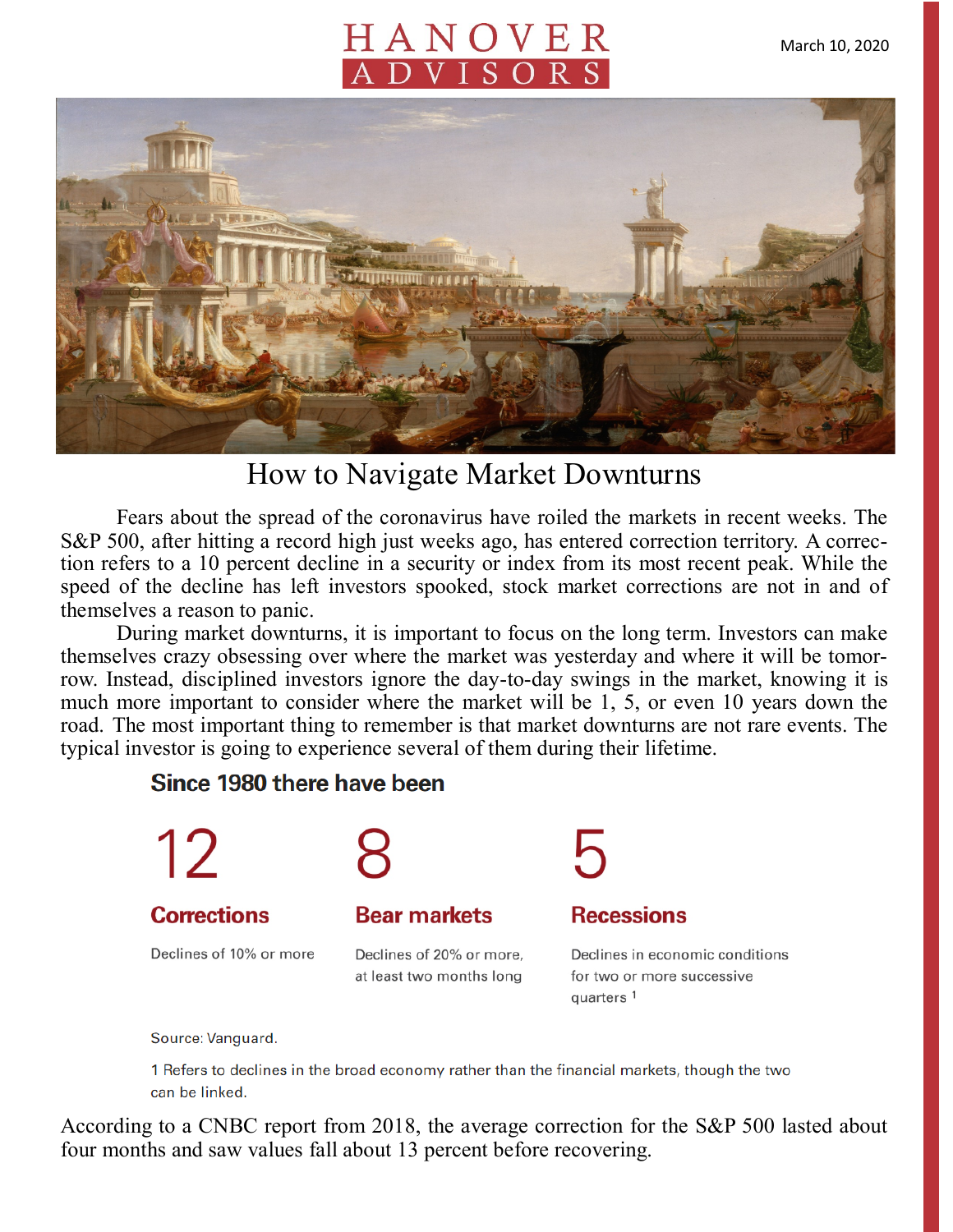### HANOVER ADVISORS

The cause of the current downturn, a viral outbreak, may seem more alarming for some investors, but again, it is important to remember that we have been here before. Both the SARS outbreak of 2003 and the Zika virus outbreak of 2016 caused a downturn in the market and lead to periods of increased volatility.



#### A health crisis downturn doesn't last forever

As the above chart shows, the most recent downturns caused by health crises lasted just a few months. Furthermore, these charts illustrate the dangers of pulling out of the stock market during such times. While pivoting to out of stocks may seem more secure, such a move leaves you in a position to miss out on the inevitable rebound.

There remains the possibility that the current downturn extends beyond correction territory and we enter a bear market. It is even possible that the fallout of the coronavirus could disrupt the economy severely enough that the economy enters a recession. Such a scenario would mean that the losses may be more severe and the recovery would be slower, but it does not change the fact that a successful investor will navigate the downturn by remaining disciplined and focusing on long term goals.

Consider an example from recent history. The Great Recession was the most severe fi-

Source: Vanguard calculations, based on data from FactSet.